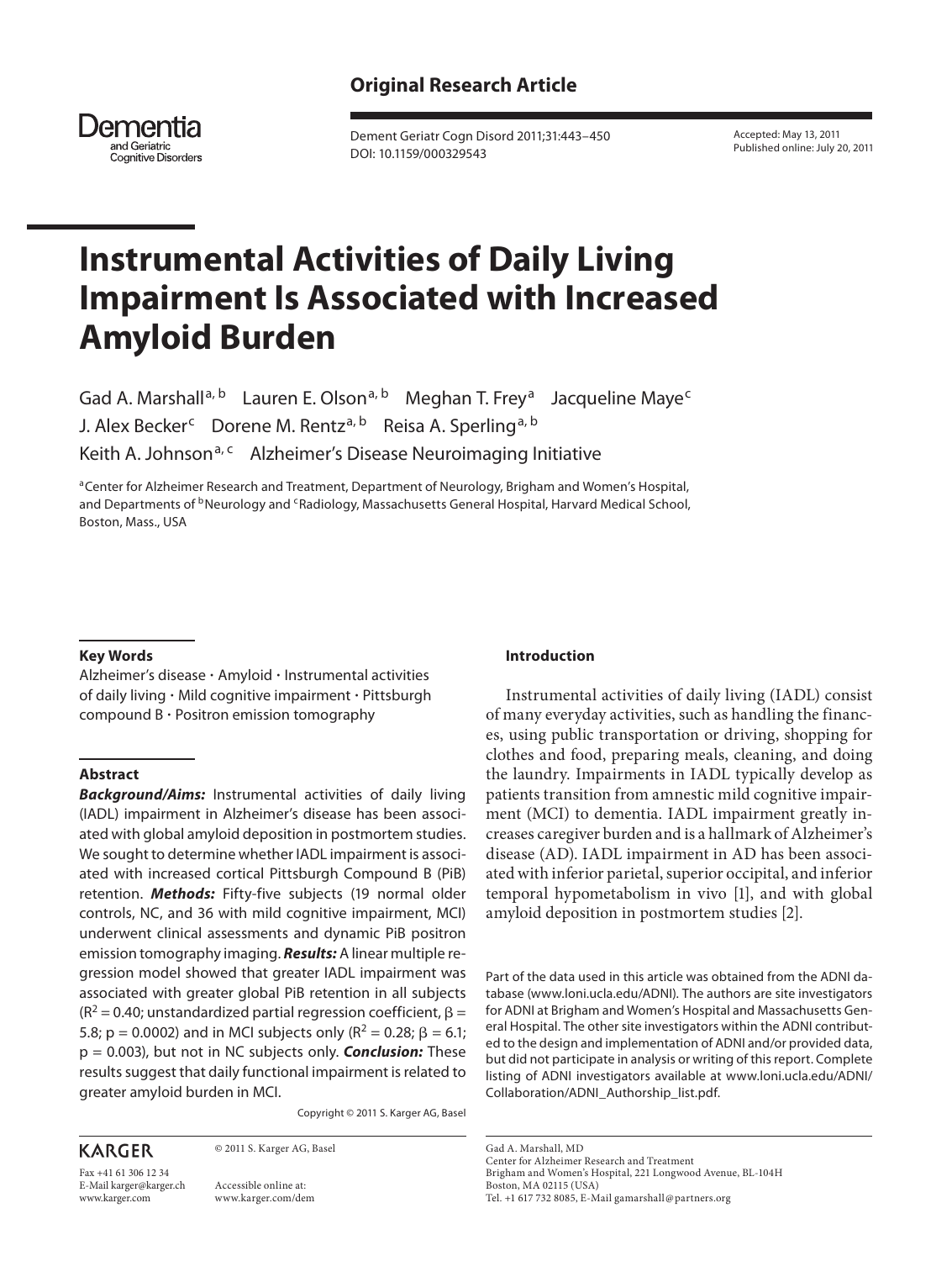

**Fig. 1.** PiB distribution volume ratio (DVR) images from two transaxial levels representing NC, MCI, and AD subjects. These images exemplify the observation that PiB binding, similar to that seen in AD subjects, was seen in subsets of both NC and MCI subjects. MMSE = Mini-Mental State Examination; PiB-neg = PiB negative;  $PiB-pos = PiB$  positive;  $y/o = years$  old.

 With the advent of Pittsburgh Compound B (PiB) positron emission tomography (PET) imaging [3], it is now possible to visualize amyloid deposition in vivo much earlier in the disease process, well before dementia becomes evident. Multiple studies of MCI subjects have shown a bimodal distribution of increased PiB binding, with one MCI group demonstrating PiB retention at the level of AD patients and the other demonstrating only non-specific binding similar to PiB-negative normal controls (NC)  $[4-10]$  (fig. 1). Similarly, studies of postmortem evaluations of MCI have shown heterogeneity in pathology among MCI subjects with nearly half of the subjects having minimal amyloid pathology [11, 12]. Given the significant pathologic variability across MCI subjects, additional information is necessary in order to predict which subset of MCI subjects harbors AD pathology and will decline to dementia. Additional clinical manifestations, such as IADL impairment, may be important markers of impending decline.

 Several studies have shown an association between increased PiB retention and reduced cognitive performance, especially memory impairment, across a range of subjects with normal cognition, MCI, and AD [13-15]. Another study found that the Clinical Dementia Rating (CDR) scale [16], which is highly dependent on activities of daily living, was correlated with PiB retention across subjects with different dementias [7]. To our knowledge

there have been no studies that have assessed the relationship between IADL and in vivo amyloid deposition in MCI. We therefore set out to investigate whether subtle IADL impairment may be present in MCI subjects with high amyloid burden.

 We sought to determine whether IADL impairment is associated with increased cortical PiB retention in nondemented elderly subjects, including MCI and NC subjects, while accounting for age, cognitive reserve, global cognitive impairment, and memory performance. We further focused on the MCI subjects since we did not expect to find significant IADL impairment in the NC subjects. Both IADL impairment and PiB retention have each been associated with global cognitive impairment and memory impairment. Therefore, we used a linear multiple regression model in which the potential contributions of cognitive impairment and amyloid pathology toward IADL impairment could be independently assessed. We hypothesized that greater IADL impairment would be associated with greater global cortical PiB retention.

 Default network dysfunction has been associated with IADL impairment [1] and with PiB retention [8, 17] . Therefore, we sought to determine whether IADL impairment is associated with greater PiB retention in the default network. Global cortical PiB retention is highly correlated with regional PiB retention in other cortices with the exception of the medial temporal lobe where PiB retention is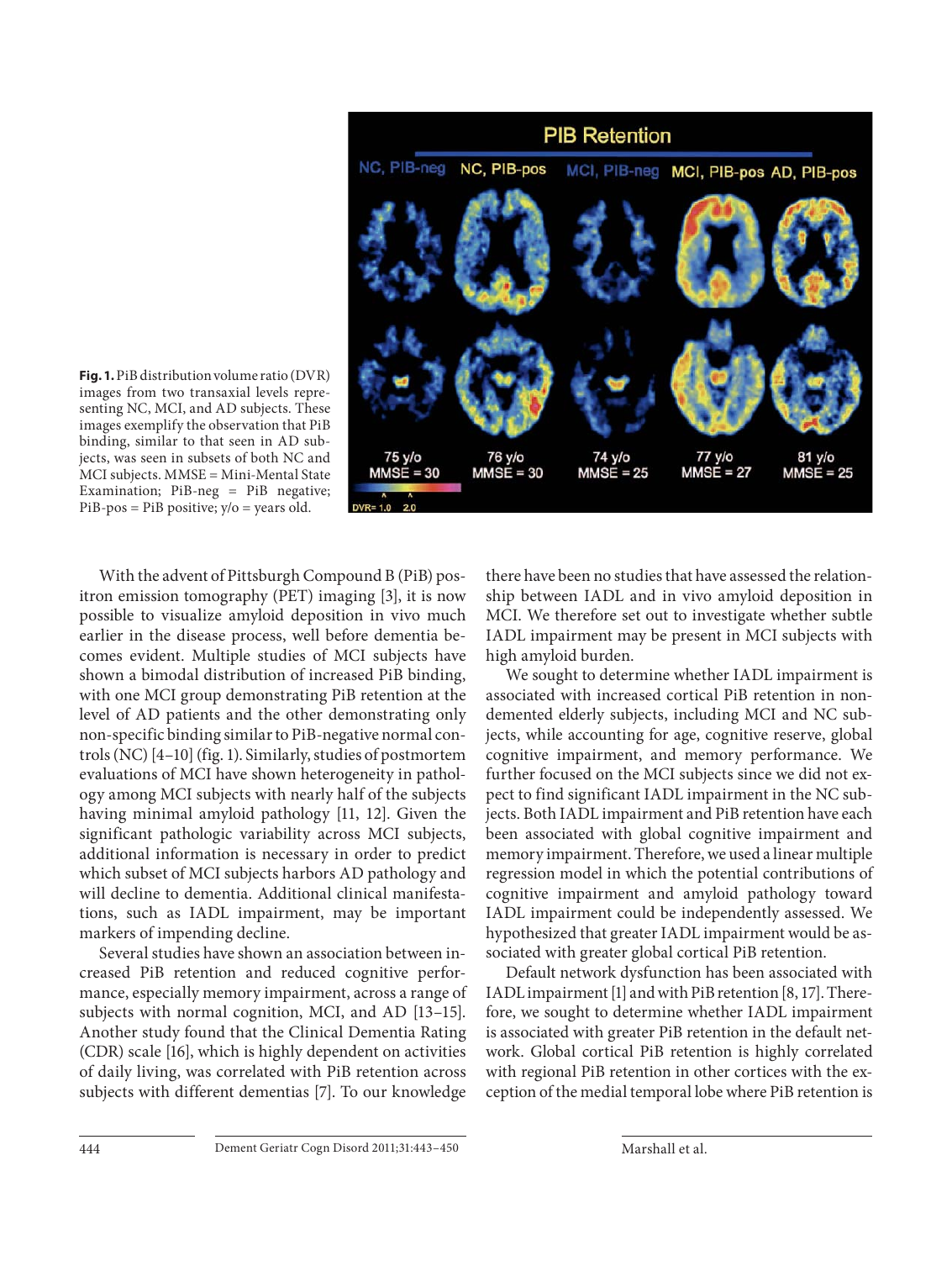lower [18]. As such, regionally specific associations with clinical or cognitive assessments are difficult to detect [18– 20]. Nonetheless, we attempted to identify, in an exploratory analysis, whether a specific regional pattern of cortical PiB retention is associated with IADL impairment.

### **Subjects and Methods**

Part of the data used in the preparation of this article were obtained from the Alzheimer's Disease Neuroimaging Initiative (ADNI) database (www.loni.ucla.edu/ADNI) [21] . ADNI is a multicenter natural history trial consisting of NC, amnestic MCI, and mild AD subjects followed with longitudinal periodic imaging of multiple modalities, blood and cerebrospinal fluid, and clinical and neuropsychological assessments. The primary goals of ADNI include using these various assessments to measure the progression of MCI and mild AD, determining the sensitivity and specificity of biomarkers in serving as surrogate outcome measures in treatment trials, and reducing the time and cost of clinical trials. ADNI is the result of efforts of many co-investigators from a broad range of academic institutions and private corporations, and subjects have been recruited from over 50 sites across the USA and Canada [21] .

 The rest of the data used in the preparation of this article were obtained from an investigator-initiated functional MRI ADNI ancillary study (R01 AG027435S) at Brigham and Women's Hospital and Massachusetts General Hospital.

 Fifty-five subjects (19 NC and 36 MCI) participating in ADNI (22 of the 55; 4 NC and 18 MCI) or an investigator-initiated ADNI ancillary (33 of the 55; 15 NC and 18 MCI) who underwent dynamic PiB PET imaging were included in the current analysis. Subjects were aged 58–86 years (inclusive), were medically stable at screening, and had study partners able to provide collateral information. Subjects did not have significant neurological conditions, recent alcohol or substance abuse, or active psychiatric diagnoses. Subjects had a Geriatric Depression Scale score (short form  $[22]$ )  $\leq$  5 or (long form  $[23]$ )  $\leq$  10, and a modified Hachinski Ischemic Score  $\leq 4$  [24].

 NC subjects had a CDR global and sum of boxes score of 0, Mini-Mental State Examination (MMSE) [25] score of 28–30 (inclusive), and did not have significant impairment in individual cognitive domains. MCI subjects met the criteria for single- or multiple-domain amnestic MCI [26]: memory complaint by subject or study partner; objective memory impairment on the logical memory IIa of the Weschler Memory Scale-Revised [27]; essentially preserved IADL (as assessed by the CDR); and not demented. MCI subjects had a global CDR score of 0.5 and memory box score  $\geq$  0.5 and MMSE score 24–30 (inclusive).

 The ADNI study and the investigator-initiated ADNI ancillary study were approved by the partners' (local) Institutional Review Board, as well as that of each site participating in ADNI. Prior to performance of any of the study procedures, informed consent was obtained from all subjects and study partners.

IADL were assessed using the informant-based Functional Activities Questionnaire (FAQ) [28] . Higher scores on the FAQ

indicate greater IADL impairment (range 0–14 in this analysis; full range 0–30). Most studies do not use a cutoff score for FAQ, but one study indicated that scores  $\geq$  6 were consistent with functional impairment [29].

 The following scales were also used in this analysis: the MMSE assesses global cognitive function (range 24–30 in this analysis; full range 0–30; lower scores on the MMSE indicate greater cognitive impairment); the Rey Auditory Verbal Learning Test (RAVLT) [30] assesses memory performance (the 30-min delayed recall score was used in this analysis; range 0–15; lower scores on the RAVLT indicate greater memory impairment); the American National Adult Reading Test intelligence quotient (AMNART IQ) [31] provides an estimate of premorbid verbal intelligence (an error score was converted into an IQ score; IQ score range 84–131 in this analysis; full range 74–132; higher AMNART IQ scores indicate a higher level of intelligence), which serves as a proxy of cognitive reserve.

PiB was synthesized as described by Mathis, Klunk, and colleagues [3, 32]. Dynamic PiB PET image acquisition was performed as previously described [19, 33]. Data for the investigatorinitiated ADNI ancillary were acquired using a Siemens/CTI (Knoxville, Tenn., USA) ECAT HR+ scanner (3D mode; 63 image planes; 15.2-cm axial field of view; 5.6-mm transaxial resolution, and 2.4-mm slice interval; 69 frames:  $12 \times 15$  s,  $57 \times 60$  s). After a transmission scan, a bolus of  $10-15$  mCi of  $^{11}$ C PiB was injected, followed immediately by a 60-min dynamic acquisition (ADNI PiB PET data used in this analysis had a 70-min dynamic acquisition). PiB PET data were reconstructed with ordered set expectation-maximization, corrected for attenuation. Each frame was evaluated to verify adequate count statistics and absence of head motion. Cortical PiB retention was evaluated using the distribution volume ratio (DVR), based on the Logan plots of time-activity curves (cerebellar reference) [34] .

 Regions of interest (ROI) were obtained using automated anatomical labeling [35] . In the primary analyses, a global PiB retention value consisting of an aggregate of cortical regions was used [19, 33, 36]. In the exploratory analyses, 6 ROI were used including mean of right and left occipital, precuneus, lateral parietal (supramarginal), medial temporal (parahippocampus), dorsolateral prefrontal (superior and middle frontal), and inferior orbitofrontal PiB retention.

The majority of subjects had an FAQ score of 0 (30 of the 55), which is expected with a population of NC and MCI subjects. As such, the distribution of FAQ scores was skewed to the right. Therefore, when assessing the relationship of potential predictors with FAQ, Spearman's rank correlation  $(r_s)$  was employed.

 For our primary analysis in all subjects, a linear multiple regression model was employed with FAQ as the dependent variable and global PiB retention, age, AMNART IQ, MMSE, and RAVLT delayed recall as predictors. MMSE and RAVLT delayed recall negatively correlated significantly with FAQ in all subjects (RAVLT:  $r_s = -0.34$ ,  $p = 0.011$ ; MMSE:  $r_s = -0.34$ ,  $p = 0.011$ ) and therefore were included as predictors in order to more clearly demonstrate the independent effect of PiB retention on FAQ. Sex was not included as a predictor because there was no significant association between sex and FAQ. Although there was no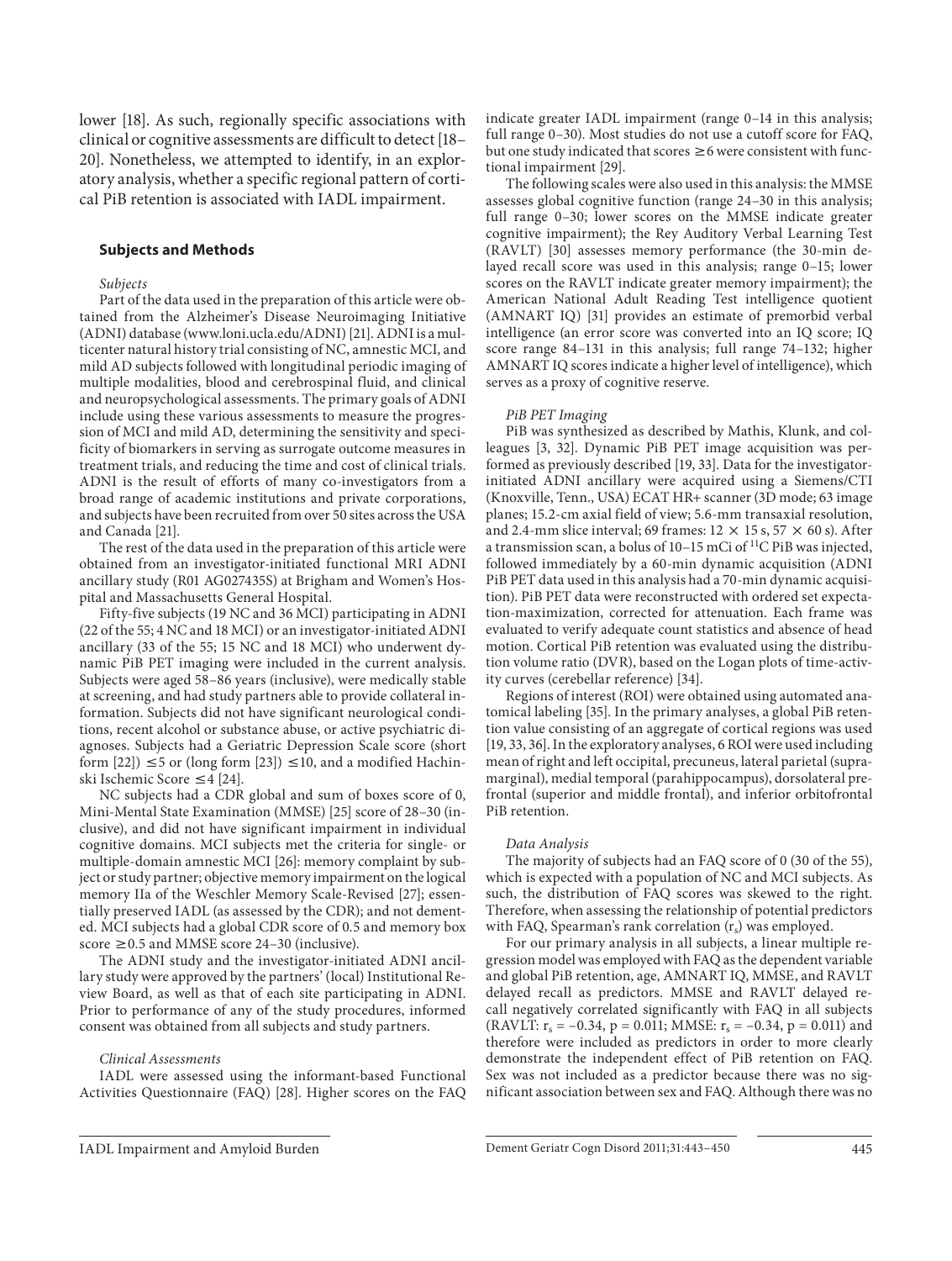|                      | All subjects                        | <b>MCI</b>                          | NC.                         |
|----------------------|-------------------------------------|-------------------------------------|-----------------------------|
| Subjects, n          | 55.                                 | 36                                  | 19                          |
| Age, years           | $74.6 \pm 7.2$ (58-86)              | $73.4 \pm 7.7$ (58-86)              | $76.7 \pm 6.0$ (64-86)      |
| Sex, % male          | 61.8                                | 80.6                                | 26.3                        |
| Education, years     | $16.6 \pm 2.8$ (7-20)               | $16.8 \pm 2.6$ (12-20)              | $16.3 \pm 3.3 (7 - 20)$     |
| AMNART IO            | $121.0 \pm 10.4 (84 - 131)$         | $120.5 \pm 10.6$ (84-131)           | $122.1 \pm 10.1 (85 - 130)$ |
| MMSE                 | $28.5 \pm 1.4$ $(24-30)^{*}$        | $28.1 \pm 1.5$ (24-30)              | $29.2 \pm 0.9$ (28-30)      |
| RAVLT delayed recall | $5.6 \pm 4.5 (0 - 15)^*$            | $3.8 \pm 3.8$ (0-14)                | $9.0 \pm 3.6$ (0-15)        |
| CDR sum of boxes     | $1.0 \pm 1.0$ $(0-4)$ <sup>**</sup> | $1.5 \pm 0.9$ $(1-4)$ <sup>**</sup> | $\Omega$                    |
| FAO                  | $2.4 \pm 3.7$ (0-14)                | $3.5 \pm 4.1$ (0-14)                | $0.2 \pm 0.7$ (0-3)         |

All values (except subjects and sex) represent means  $\pm$  SD with ranges in parentheses. CDR sum of boxes was 0 for all NC subjects as an inclusion criterion. Correlations with FAQ:  $* p < 0.05$ ,  $* p < 0.001$ .

significant correlation between age and FAQ, age was included in the model because of the previously described association between advancing age and greater PiB retention [19, 37]. Similarly, AMNART IQ, which did not significantly correlate with FAQ, was included in the model because of a previously described effect of cognitive reserve on PiB retention [15] .

 We then repeated the above analysis in MCI subjects only. A linear multiple regression model was employed with FAQ as the dependent variable and global PiB retention, age, and AMNART IQ as predictors. MMSE, RAVLT delayed recall, and sex were not included as predictors because they were not significantly associated with FAQ in MCI subjects only. However, since the regression model in all subjects included MMSE and RAVLT delayed recall as predictors, we reran the regression model in MCI subjects only with these predictors included, which did not alter the results. We repeated the above MCI subjects only analysis with the linear multiple regression model in NC subjects only.

 Since FAQ had a skewed distribution in this sample, partial Spearman's rank correlations (coefficient =  $pr_s$ ) were carried out in all subjects, MCI subjects only, and NC subjects only in order to confirm the results of the linear multiple regression models above. The same covariates included in the regression models were controlled for in the partial correlations.

 For our exploratory analysis in all subjects, MCI subjects only, and NC subjects only, we employed Spearman's rank correlation to assess the relationship between FAQ and regional PiB retention in 6 ROI. Since all regions were highly inter-correlated, we did not follow-up with a linear multiple regression model as it appeared that the clinical association with PiB retention was a global association. All analyses were performed using SPSS.

# **Results**

 Table 1 provides demographic data for all subjects, MCI subjects only, and NC subjects only. MMSE and RAVLT delayed recall significantly negatively correlated with FAQ in all subjects (RAVLT:  $r_s = -0.34$ ,  $p = 0.011$ ; MMSE:  $r_s = -0.34$ ,  $p = 0.011$ ), but not in MCI subjects only (RAVLT:  $r_s = -0.14$ ,  $p = 0.41$ ; MMSE:  $r_s = -0.23$ ,  $p =$ 0.17) or NC subjects only (RAVLT:  $r_s = -0.04$ ,  $p = 0.87$ ; MMSE:  $r_s = -0.05$ ,  $p = 0.84$ ). As expected, since CDR is highly dependent on activities of daily living, CDR sum of boxes correlated significantly with FAQ in all subjects  $(r_s = 0.66, p < 0.0001)$  and in MCI subjects only  $(r_s = 0.55,$  $p = 0.0005$ ).

 The interval between clinical assessments and PiB PET scanning was 60.6  $\pm$  74.0 days (mean  $\pm$  SD). For all subjects, global PiB DVR was  $1.33 \pm 0.29$ . For MCI subjects only, global PiB DVR was 1.37  $\pm$  0.32, and for NC subjects only, global PiB DVR was  $1.24 \pm 0.19$  (t = 1.95,  $p = 0.057$ ).

 For our primary analysis in all subjects using the linear multiple regression model including age, AMNART IQ, MMSE, and RAVLT delayed recall, we found a significant partialed relationship between greater IADL impairment and greater global PiB retention ( $R^2 = 0.40$ , p < 0.0001 for model; unstandardized partial regression coefficient,  $\beta = 5.8$ ,  $p = 0.0002$ , 95% CI for  $\beta = 2.9 - 8.7$ ) (fig.  $2$ ,  $3$ ). Using this model, we predict that for each 1-unit increase in global PiB DVR, a 5.8 increase in FAQ will result.

 When looking at MCI subjects only, using the linear multiple regression model including age and AMNART IQ, we found a significant partialed relationship between greater IADL impairment and greater global PiB retention ( $\mathbb{R}^2 = 0.28$ ,  $p = 0.013$  for model;  $\beta = 6.1$ ,  $p = 0.003$ , 95% CI for  $β = 2.2, 10.0)$  (fig. 2, 4). Using this model, we predict that for each 1-unit increase in global PiB DVR, a 6.1-unit increase in FAQ will result. When including MMSE and RAVLT delayed recall in the model, the re-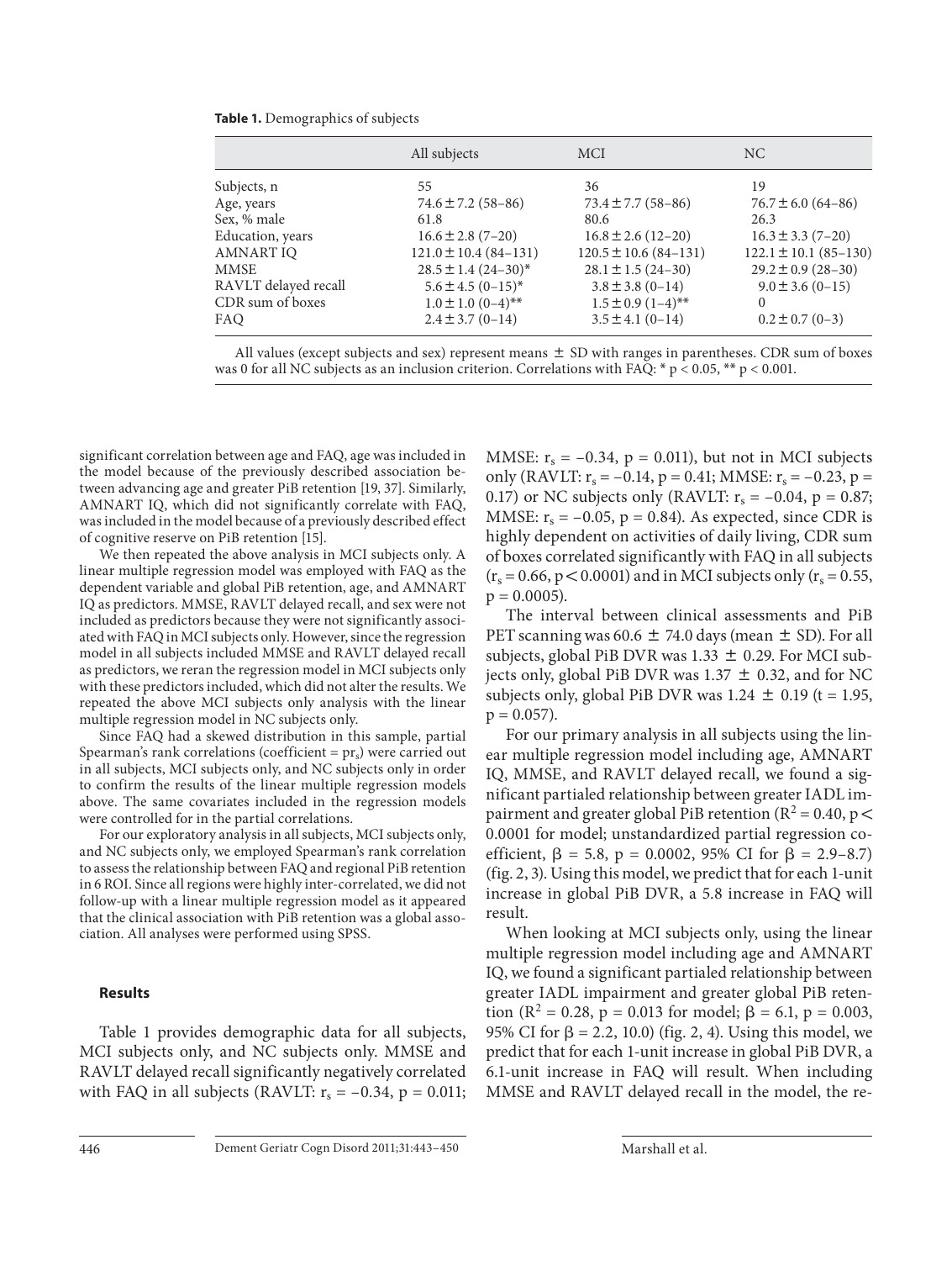

**Fig. 2.** Scatter plot of global PiB DVR vs. FAQ in NC, MCI, and all subjects. There is a significant positive partial Spearman's rank correlation between global PiB retention and FAQ (higher scores indicate greater IADL impairment) in all subjects ( $pr_s = 0.45$ ,  $p =$ 0.001) and in MCI subjects only ( $pr_s = 0.50$ ,  $p = 0.002$ ), but not in NC subjects only ( $pr_s = 0.04$ ,  $p = 0.89$ ).



**Fig. 3.** Partial regression plot of adjusted global PiB DVR versus adjusted FAQ in all subjects. Global PiB DVR and FAQ have been adjusted for all other predictors in the model, including age, AMNART IQ, MMSE, and RAVLT delayed recall.

sults were unaltered ( $R^2 = 0.37$ ,  $p = 0.014$  for model;  $\beta =$ 6.3,  $p = 0.002$ , 95% CI for  $\beta = 2.5 - 10.2$ ).

 When looking at NC subjects only, using the linear multiple regression model including age and AMNART IQ, as expected, we did not find a significant partialed relationship between greater IADL impairment and greater global PiB retention ( $R^2 = 0.12$ ,  $p = 0.59$  for model;  $\beta = -0.4$ ,  $p = 0.66$ , 95% CI for  $\beta = -2.5$  to 1.7) (fig. 2).

 The results of the linear multiple regression models were confirmed with partial Spearman's rank correlations in all subjects ( $pr_s = 0.45$ ,  $p = 0.001$ ), MCI subjects only ( $pr_s = 0.50$ ,  $p = 0.002$ ), and NC subjects only ( $pr_s =$ 0.04,  $p = 0.89$ ). Significant partial correlations between greater IADL impairment and greater global PiB retention were seen in all subjects and in MCI subjects only, but not in NC subjects only.

 In the exploratory regional analysis in all subjects, we found a significant association between greater IADL impairment and greater regional PiB retention in 5 of the 6 regions with  $r_s$  ranging from 0.28 to 0.46 ( $p < 0.05$ ). There was no significant association with medial temporal PiB retention. As expected, all regions were highly inter-correlated with  $r_s$  ranging from 0.67 to 0.90. Since PiB retention regions were highly inter-correlated, it ap-



**Fig. 4.** Partial regression plot of adjusted global PiB DVR versus adjusted FAQ in MCI subjects only. Global PiB DVR and FAQ have been adjusted for all other predictors in the model, including age and AMNART IQ.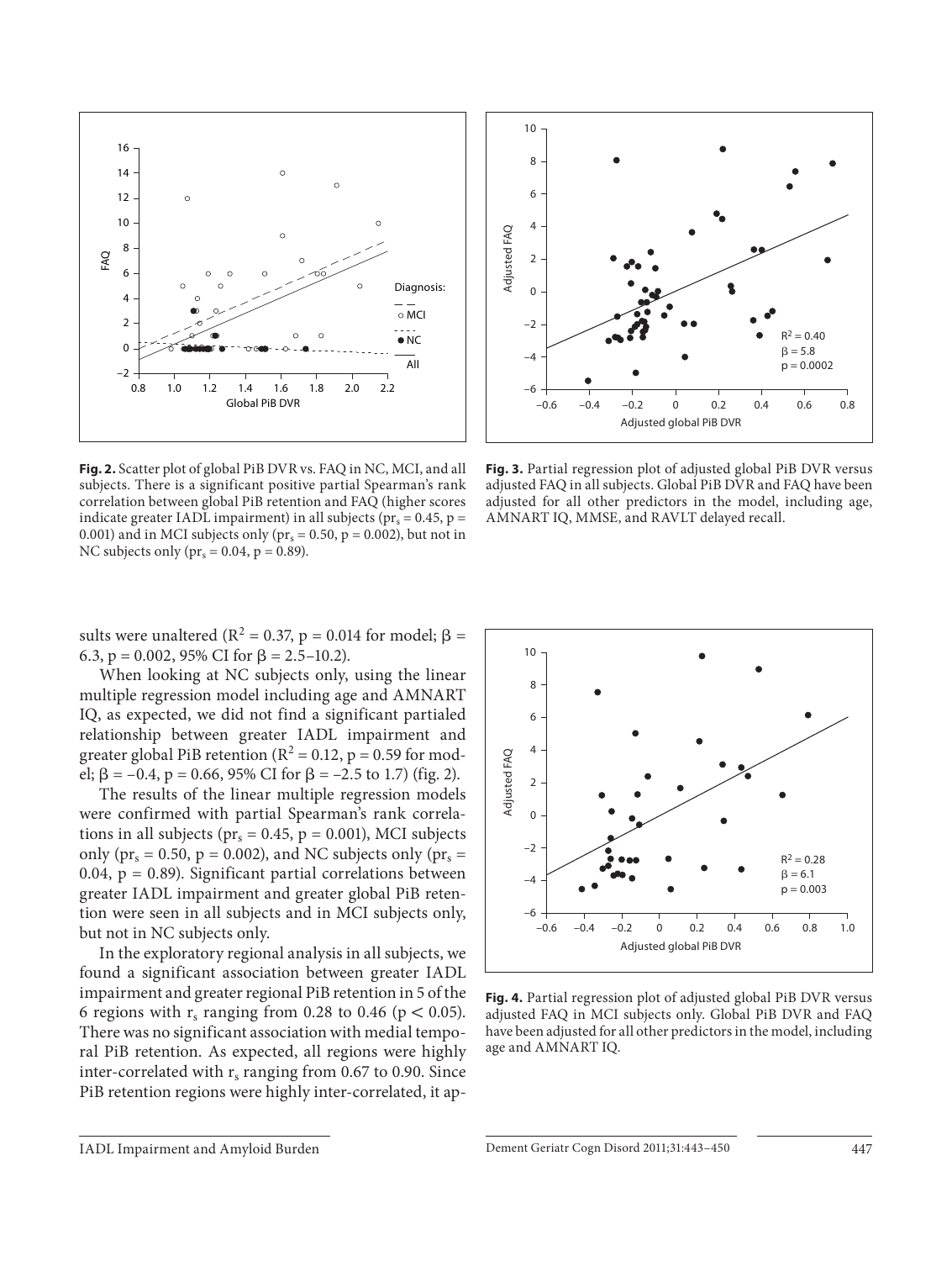peared that the clinical association with PiB retention was global. When looking at MCI subjects only, similar results were obtained with significant associations between IADL impairment and regional PiB retention. When looking at NC subjects only, there were no significant associations between IADL impairment and regional PiB retention.

# **Discussion**

 These results suggest that daily functional impairment is associated with greater amyloid burden within a sample of MCI and NC subjects, independent of age, cognitive reserve, global cognitive impairment, and memory performance. Specifically, global PiB retention was associated with IADL impairment in this mildly impaired group of subjects. This finding is in agreement with another study where the CDR, in which 3 of 6 items rate activities of daily living, was associated with PiB retention across a sample of NC, MCI, and various dementia subjects [7], as well as another study where CDR sum of boxes was related to PiB retention in a sample that included NC and AD subjects [15]. These two studies did not control for global cognitive impairment or memory impairment, as was done in the current study for the entire sample. Therefore, the association between global PiB retention and IADL impairment in the current study is not a potentially spurious one due to an IADL-global cognition or IADL-memory connection. Similarly, a postmortem study demonstrated a relationship between global amyloid pathology and activities of daily living impairment in severe AD [2]. The current study extends the findings of the studies cited above to subjects with much milder cognitive deficits as evidenced by a mean CDR sum of boxes of 1.5 in the MCI subgroup.

 As anticipated, the relationship of IADL impairment to amyloid deposition did not hold among NC subjects in the current analyses, given the apparent lack of IADL impairment in this group. Thus, the results of the current analyses appear to be driven by the MCI subgroup. However, this observation should be interpreted in the context of published findings [15] in the normal elderly relating amyloid deposition to memory performance, particularly in difficult list-learning tasks. It is possible that the measure of IADL used in the current study (FAQ) is insufficiently sensitive to milder forms of functional difficulty and that a more sensitive measure would be more revealing in cognitively normal subjects. The development of such a sensitive measure of IADL will be an important future direction. On the other hand, even in very mildly impaired MCI subjects, it appears that the FAQ is a sensitive measure that can be related to important AD biomarkers such as PiB retention.

 We also explored the relationship between regional PiB retention and IADL impairment. A prior study employing <sup>18</sup>F-fluorodeoxyglucose PET showed that IADL impairment was associated with posterior hypometabolism in AD [1]. The default network, which is linked to memory function, has important foci in the medial parietal cortices, which have recently been linked further to increased PiB retention in MCI and AD [8, 17] . We therefore suspected that increased PiB retention in default network regions might be associated with IADL impairment. However, the current analysis revealed that all cortical PiB regions explored were highly inter-correlated and similarly associated with IADL impairment (except for medial temporal). Thus, it appears that the association is with global PiB retention rather than any region in particular, as previously seen in other PiB-clinical association studies [18].

 PiB studies and postmortem studies of MCI have demonstrated variable pathology and have shown that only about half of MCI subjects have increased amyloid burden [8–10, 12]. The current study showed that mild impairment in IADL even in the early stages of MCI is associated with increased amyloid burden, thus further increasing the likelihood of the underlying pathology in this subset of MCI subjects being consistent with AD. If future longitudinal studies demonstrate that increased amyloid burden in very mildly impaired MCI subjects predicts future functional decline and progression to dementia, such a subset of mildly impaired subjects with likely AD pathology would be suitable for a clinical trial of a disease-modifying agent with both PET and IADL measures (or a global measure such as CDR sum of boxes) as endpoints.

 The current study has several limitations. Subjects participating in ADNI and the investigator-initiated ADNI ancillary study were selected carefully to meet NC and amnestic MCI criteria; subjects with significant medical issues, psychiatric disorders, or neurological conditions were excluded. Therefore, this particular sample may not generalize well to the rest of the population. However, the amnestic MCI subjects in this study represent subjects who are more likely to have AD pathology and therefore are optimally suited for analyses exploring PiB retention. Another issue in these analyses was the high level of education (16.6  $\pm$  2.8 years) and premorbid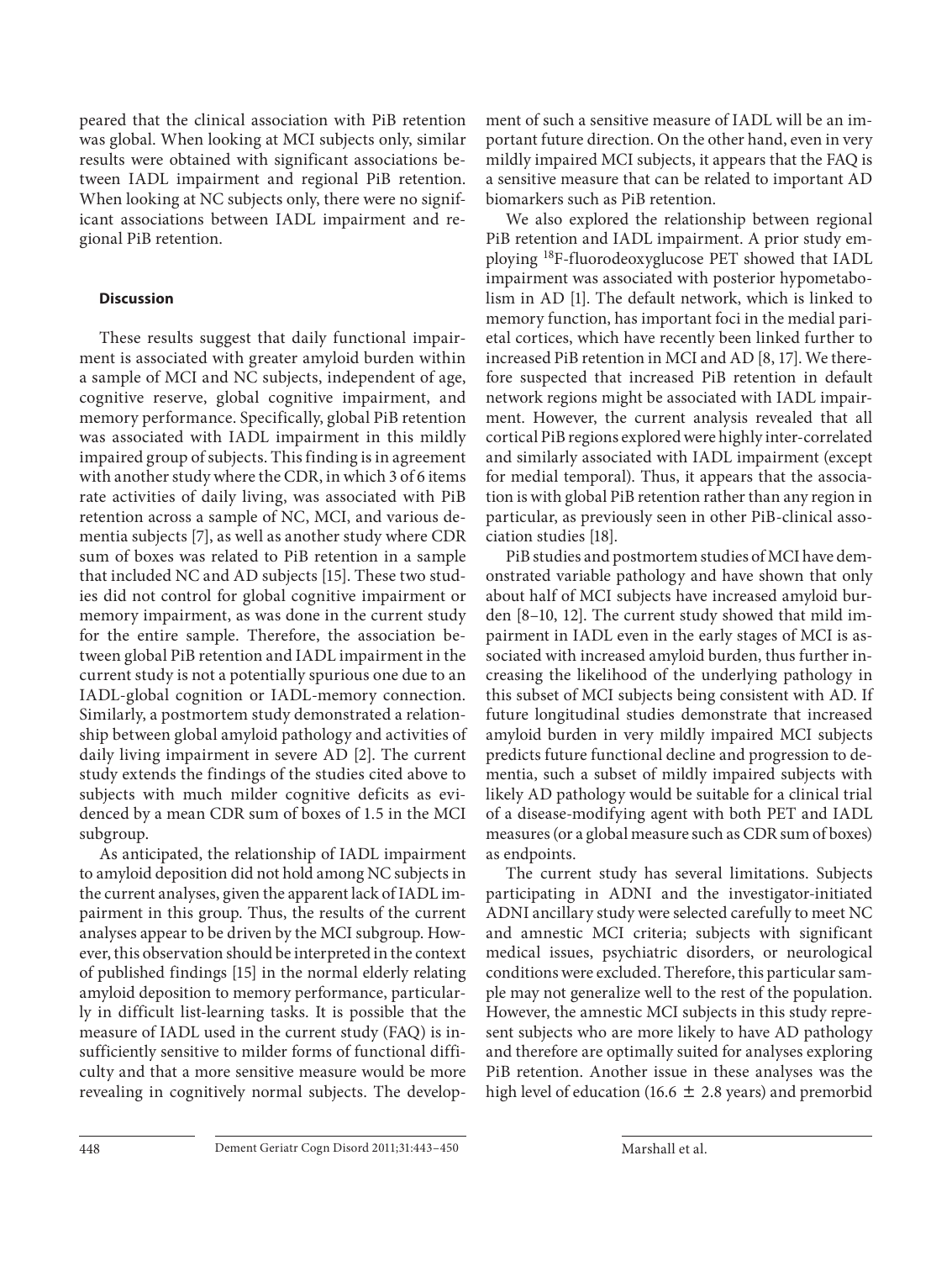intelligence (AMNART IQ 120.8  $\pm$  10.4) of the participating subjects, suggesting they might have a high level of cognitive reserve. This reflects the subjects who commonly volunteer for such studies at tertiary referral centers which have the resources to perform PiB PET scans. Consequently, premorbid intelligence, which was highly correlated with education, was accounted for in the analyses performed here. Finally, our outcome measure of IADL (FAQ) had a non-normal distribution (skewed to the right), which could have led to a violation of the linear assumption in the multiple regression models employed in our analyses. However, the results were confirmed using a non-parametric test, partial Spearman's rank correlation. Therefore, we are confident that the association between greater PiB retention and greater IADL impairment across all subjects and in the MCI subset is valid.

 In conclusion, global cortical amyloid burden was associated with IADL impairment in MCI in the current study. Future longitudinal studies will help determine whether early amyloid deposition will predict rapid functional decline and progression to dementia.

### **Acknowledgements**

 This study was supported by R01 AG027435S, 1K23AG033634, the Rosalinde and Arthur Gilbert Foundation/AFAR New Investigator Awards in Alzheimer's Disease, the Massachusetts Alzheimer's Disease Research Center (P50 AG005134), and the ADNI National Institutes of Health grant U01 AG024904). ADNI is funded by the National Institute on Aging, the National Institute of Biomedical Imaging and Bioengineering, and through generous contributions from the following: Abbott, AstraZeneca AB, Bayer Schering Pharma AG, Bristol-Myers Squibb, Eisai Global Clinical Development, Elan Corporation, Genentech, GE Healthcare, GlaxoSmithKline, Innogenetics, Johnson and Johnson, Eli Lilly and Co., Medpace, Inc., Merck and Co., Inc., Novartis AG, Pfizer Inc., F. Hoffman-La Roche, Schering-Plough, Synarc, Inc., as well as non-profit partners the Alzheimer's Association and Alzheimer's Drug Discovery Foundation, with participation from the US Food and Drug Administration. Private sector contributions to ADNI are facilitated by the Foundation for the National Institutes of Health (www.fnih.org). The grantee organization is the Northern California Institute for Research and Education, and the study is coordinated by the Alzheimer's Disease Cooperative Study at the University of California, San Diego. ADNI data are disseminated by the Laboratory for Neuro Imaging at the University of California, Los Angeles. This research was also supported by National Institutes of Health grants P30 AG010129 and K01 AG030514, and the Dana Foundation.

### **References**

- 1 Salmon E, Lespagnard S, Marique P, Peeters F, Herholz K, Perani D, Holthoff V, Kalbe E, Anchisi D, Adam S, Collette F, Garraux G: Cerebral metabolic correlates of four dementia scales in Alzheimer's disease. J Neurol 2005;252:283–290.
- 2 Marshall GA, Fairbanks LA, Tekin S, Vinters HV, Cummings JL: Neuropathologic correlates of activities of daily living in Alzheimer disease. Alzheimer Dis Assoc Disord 2006;  $20.56 - 59$
- 3 Klunk WE, Engler H, Nordberg A, Wang Y, Blomqvist G, Holt DP, Bergstrom M, Savitcheva I, Huang GF, Estrada S, Ausen B, Debnath ML, Barletta J, Price JC, Sandell J, Lopresti BJ, Wall A, Koivisto P, Antoni G, Mathis CA, Langstrom B: Imaging brain amyloid in Alzheimer's disease with Pittsburgh Compound-B. Ann Neurol 2004;55:306–319.
- 4 Forsberg A, Engler H, Almkvist O, Blomquist G, Hagman G, Wall A, Ringheim A, Långström B, Nordberg A: PET imaging of amyloid deposition in patients with mild cognitive impairment. Neurobiol Aging 2008;29: 1456–1465.
- 5 Kemppainen NM, Aalto S, Wilson IA, Nagren K, Helin S, Bruck A, Oikonen V, Kailajarvi M, Scheinin M, Viitanen M, Parkkola R, Rinne JO: PET amyloid ligand [11C]PIB uptake is increased in mild cognitive impairment. Neurology 2007;68:1603–1606.
- 6 Lopresti BJ, Klunk WE, Mathis CA, Hoge JA, Ziolko SK, Lu X, Meltzer CC, Schimmel K, Tsopelas ND, Dekosky ST, Price JC: Simplified quantification of Pittsburgh Compound B amyloid imaging PET studies: a comparative analysis. J Nucl Med 2005;46:1959–1972.
- 7 Rowe CC, Ng S, Ackermann U, Gong SJ, Pike K, Savage G, Cowie TF, Dickinson KL, Maruff P, Darby D, Smith C, Woodward M, Merory J, Tochon-Danguy H, O'Keefe G, Klunk WE, Mathis CA, Price JC, Masters CL, Villemagne VL: Imaging beta-amyloid burden in aging and dementia. Neurology 2007;68:1718–1725.
- 8 Sperling RA, Laviolette PS, O'Keefe K, O'Brien J, Rentz DM, Pihlajamaki M, Marshall G, Hyman BT, Selkoe DJ, Hedden T, Buckner RL, Becker JA, Johnson KA: Amyloid deposition is associated with impaired default network function in older persons without dementia. Neuron 2009;63:178–188.
- 9 Wolk DA, Price JC, Saxton JA, Snitz BE, James JA, Lopez OL, Aizenstein HJ, Cohen AD, Weissfeld LA, Mathis CA, Klunk WE, De-Kosky ST: Amyloid imaging in mild cognitive impairment subtypes. Ann Neurol 2009;65:557–568.
- 10 Jack CR Jr, Lowe VJ, Senjem ML, Weigand SD, Kemp BJ, Shiung MM, Knopman DS, Boeve BF, Klunk WE, Mathis CA, Petersen RC: <sup>11</sup>C PiB and structural MRI provide complementary information in imaging of Alzheimer's disease and amnestic mild cognitive impairment. Brain 2008;131:665–680.
- 11 Bennett DA, Schneider JA, Bienias JL, Evans DA, Wilson RS: Mild cognitive impairment is related to Alzheimer disease pathology and cerebral infarctions. Neurology 2005;64: 834–841.
- 12 Petersen RC, Parisi JE, Dickson DW, Johnson KA, Knopman DS, Boeve BF, Jicha GA, Ivnik RJ, Smith GE, Tangalos EG, Braak H, Kokmen E: Neuropathologic features of amnestic mild cognitive impairment. Arch Neurol 2006;63:665–672.
- 13 Edison P, Archer HA, Hinz R, Hammers A, Pavese N, Tai YF, Hotton G, Cutler D, Fox N, Kennedy A, Rossor M, Brooks DJ: Amyloid, hypometabolism, and cognition in Alzheimer disease: an [11C]PIB and [18F]FDG PET study. Neurology 2007;68:501–508.
- 14 Engler H, Forsberg A, Almkvist O, Blomquist G, Larsson E, Savitcheva I, Wall A, Ringheim A, Langstrom B, Nordberg A: Two-year follow-up of amyloid deposition in patients with Alzheimer's disease. Brain 2006;129: 2856–2866.